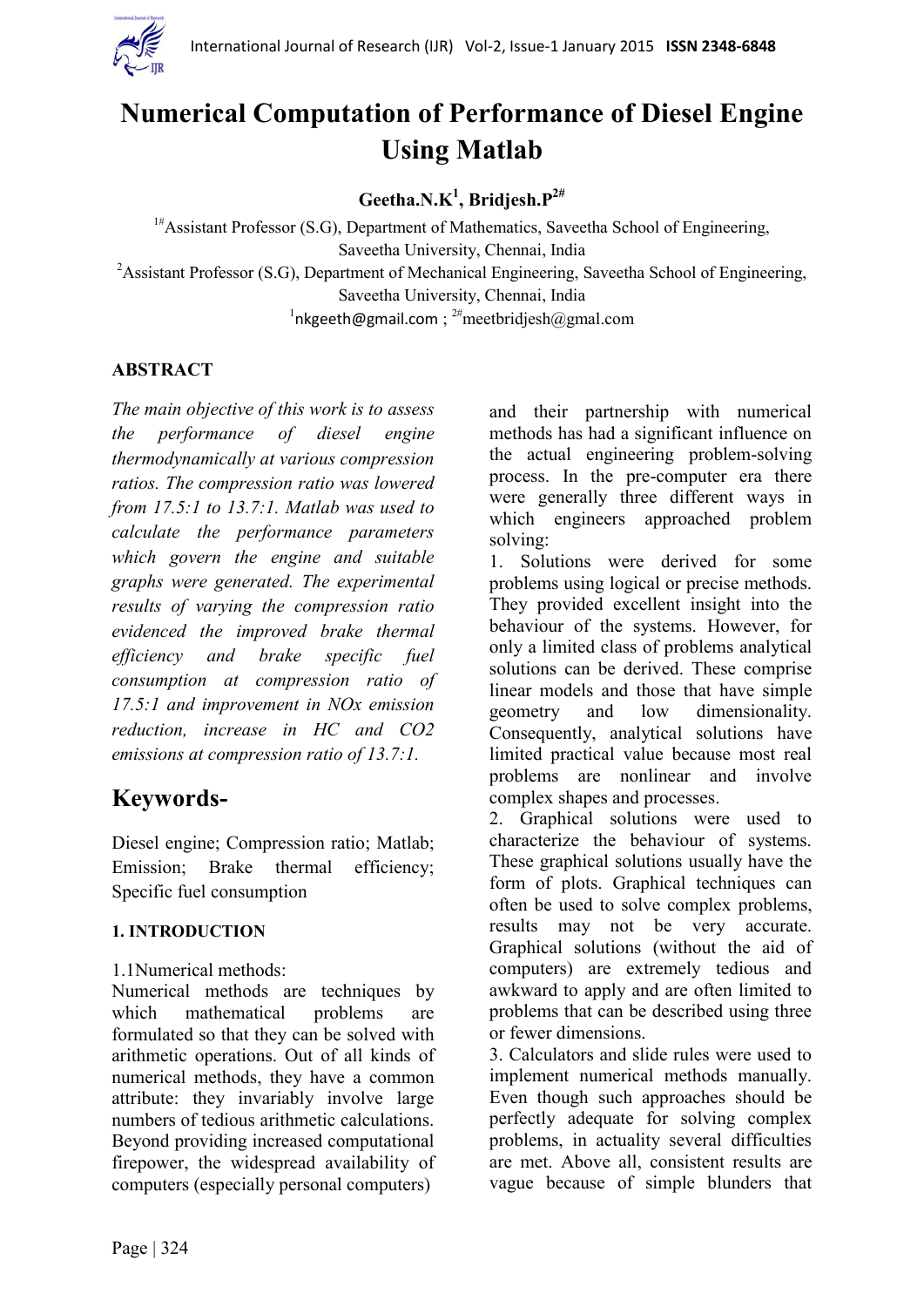

arise when numerous manual tasks are performed. One of the most important tasks in a study of dynamical system is the numerical calculation of the trajectories. Even though this method is common in courses on dynamical systems it obscures many of the pitfalls of numerical integration. It is not possible at the present state of the art to choose a 'best' algorithm for the calculation of trajectories.

#### 1.2 Internal Combustion Engine:

The internal combustion engine is a heat engine that converts chemical energy in a fuel into mechanical energy, to rotate the output shaft[1]. Chemical energy of the fuel is first converted to thermal energy by means of combustion or oxidation with air inside the engine[2]. This thermal energy raises the temperature and pressure of the gases within the engine and the highpressure gas then expands against the mechanical mechanisms of the engine[3]. This expansion is converted by the mechanical linkages of the engine to the crankshaft. In turn the crankshaft, is connected to a transmission and/or power train to transmit the rotating mechanical energy to the desired final use<sup>[4,5]</sup>.

Most internal combustion engines are reciprocating engines having pistons that reciprocate back and forth in cylinders internally within the engine[6]. Reciprocating engines can have one cylinder or more. The cylinders can be arranged in many different geometric configurations.

# 1.3 Compression Ignition (CI) Engine:

An engine in which the combustion process starts when the air-fuel mixture self-ignites due to high temperature in the combustion chamber caused by high compression[7]. CI engines are often called Diesel engines, in the diesel engine, air is compressed [adiabatically](http://hyperphysics.phy-astr.gsu.edu/hbase/thermo/adiab.html#c1) with a compression ratio typically between 15 and 20[8]. This compression raises the temperature to the ignition temperature of the fuel mixture which is formed by injecting fuel once the air is compressed. The ideal air-standard cycle is modeled as

a reversible adiabatic compression followed by a [constant pressure](http://hyperphysics.phy-astr.gsu.edu/hbase/thermo/cppro.html#c1) combustion process[9], then an adiabatic expansion as a power stroke and an [isoc](http://hyperphysics.phy-astr.gsu.edu/hbase/thermo/cvpro.html#c1)horic exhaust. A new air charge is taken in at the end of the exhaust, as indicated by the processes a-e-a on the diagram. Since the compression and power strokes of this idealized cycle are adiabatic, the efficiency can be calculated from the constant pressure and constant volume processes[10]. Figure 1 shows the P-V diagram for a typical diesel engine. The input and output energies and the efficiency can be calculated from the temperatures and specific heats:

$$
Q_1 = C_P(T_c - T_b)
$$
  
\n
$$
Q_2 = C_V(T_a - T_d)
$$
  
\nEfficiency = 
$$
\eta = \frac{Q_1 + Q_2}{Q_1}
$$

The efficiency can be written

$$
\eta = 1 + \frac{Q_2}{Q_1} = 1 + \frac{C_V (T_a - T_d)}{C_P (T_c - T_b)}
$$

and this can be rearranged to the form



Figure 1: P-V diagram for a diesel engine (ref:http://en.wikipedia.org)

Where

 $Q1$  = Heat supplied

 $Q2$  = Heat rejected

- Cp = Specific heat at constant pressure
- $Cv =$  Specific heat at constant volume
- Ta = Temperature at end of suction
- Tb = Temperature at end of compression
- Tc = Temperature at end of combustion
- Td = Temperature at end of expansion
- $\eta$  = Efficiency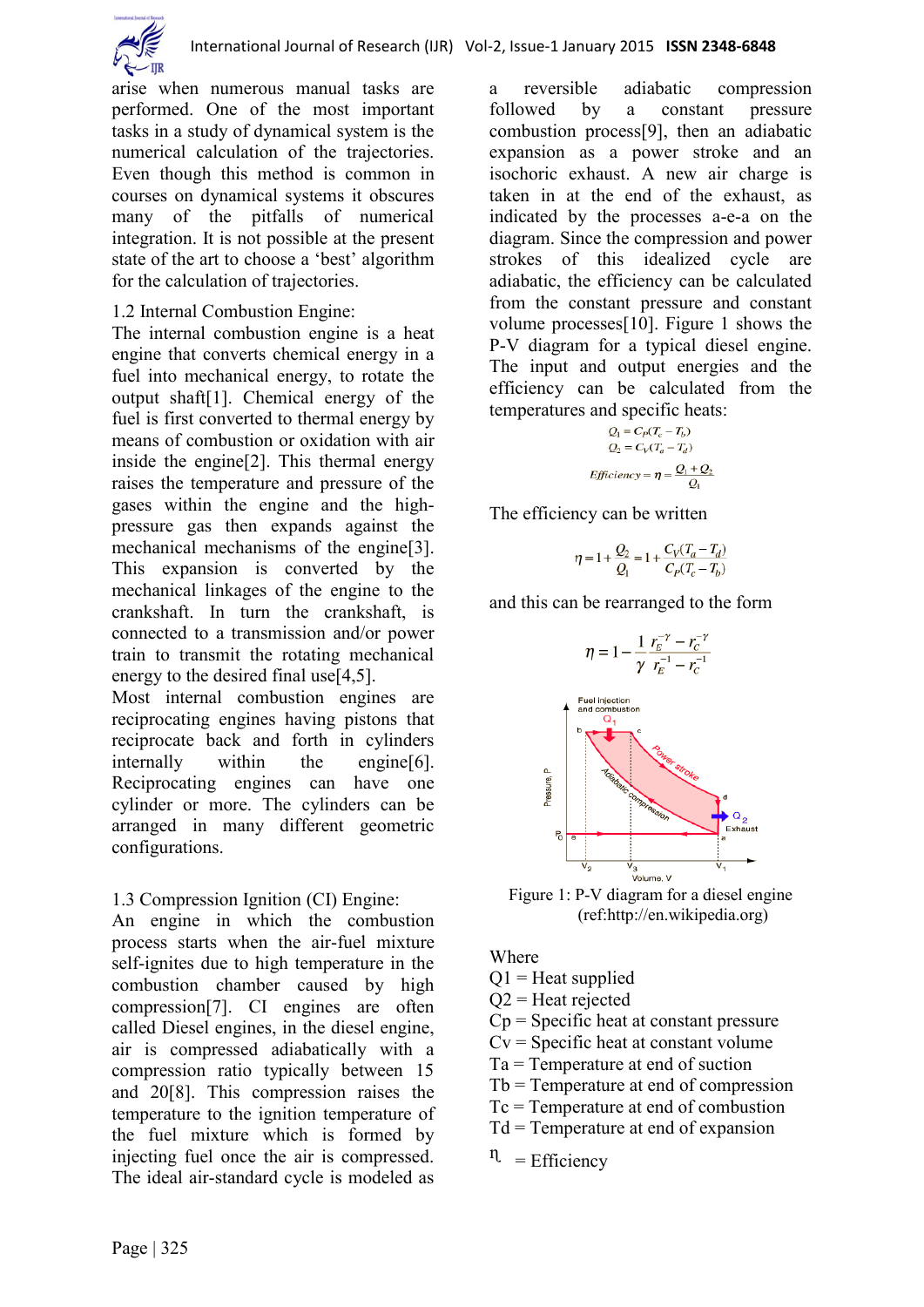$\gamma$  = Ratio of specific heats

 $r =$ Compression ratio

1.4 Internal Combustion Engines Terminology:

1. Cylinder bore (B): The nominal inner diameter of the working cylinder.

2. Piston area (A): the area of a circle diameter equal to the cylinder bore.

3. Top Dead Center (T.D.C.): the extreme position of the piston at the top of the cylinder. In the case of the horizontal engines this is known as the outer dead center

(O.D.C.). Figure 2 shows the geometry of piston cylinder arrangement.



Figure 2: Geometry of piston cylinder arrangement (ref:http://thermospokenhere.com)

4. Bottom Dead Center (B.D.C.): the extreme position of the piston at the bottom of the cylinder. In horizontal engine this is known as the Inner Dead Center (I.D.C.).

5. Stroke: the distance between TDC and BDC is called the stroke length and is equal to double the crank radius (l).

6. Swept volume: the volume swept through by the piston in moving between TDC and is denoted by Vs:

$$
Vs = \frac{\pi}{4} d^2 \times l
$$

Where d is the cylinder bore and l the stroke.

7. Clearance volume: the space above the piston head at the TDC, and is denoted by Vc:

Volume of the cylinder:  $V = Vc + Vs$ 

8. Mean piston speed: the distance traveled by the piston per unit of time:

$$
V_m = \frac{2lN}{60}m/s
$$

Where 1 is the stroke in (m) and N the number of crankshaft revolution per minute (rpm).

9.Cylinder Swept Volume (*Vc)*:

$$
\begin{aligned} V_c &= Cylinder~Area \times Stroke~Length \\ V_c &= A_c \times L = (\frac{\pi}{4} d_c^2) \times L \end{aligned}
$$

where:

 $V_c$ = cylinder swept volume  $\text{cm}^3$ (cc) or L]

 $A_c$  = cylinder area [cm<sup>2</sup> or cm<sup>2</sup>/100]

 $d_c$  = cylinder diameter [cm or cm/10]

 $L =$  stroke length (the distance between the TDC and BDC) [cm or cm/10]

BDC = Bottom Dead Center

TDC = Top Dead Center

\* Increase the diameter or the stroke length will increase the cylinder volume, the ratio between the cylinder diameter/cylinder stroke called "bore/stroke" ratio.

- "bore/stroke" >1 is called *over square engine,* and is used in automotive engines

- "bore/stroke" =1 is called square engine

- "bore/stoke" <1 is called= *under square engine*, and is used in tractor engine

10. Engine Swept Volume (*Ve*):

 $V_s$  = Total Cylinders' Sewpt Volumes of the Engine  $V_a = n \times V_a$ 

$$
V_e = n \times A_e \times L = n \times (\frac{\pi}{4}d_e^2) \times L
$$

where: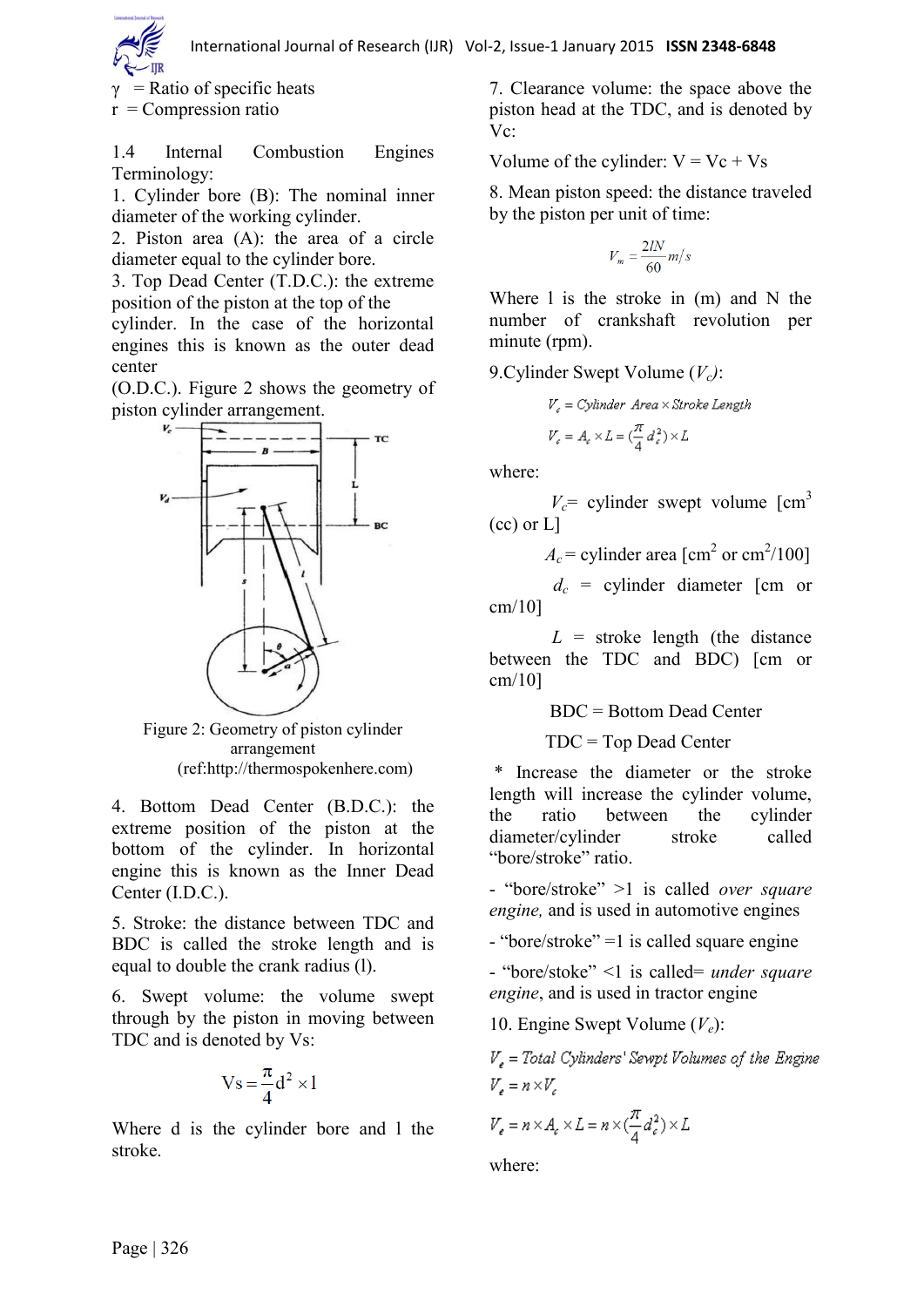$V_e$  = engine swept volume  $\text{[cm}^3$ (cc) or L]

 $n =$  number of cylinders

 $V_c$  = cylinder swept volume  $\text{cm}^3$ (cc) or L]

 $A_c$  = cylinder area [cm<sup>2</sup> or cm<sup>2</sup>/100]

 $d_c$  = cylinder diameter [cm or cm/10]

\* The units of cylinder swept volume is measured in  $(cm^3)$ , cubic centimeter (cc), or liter)

- V<sup>e</sup> for small engines, 4 cylinder engines is (750 cc:1300 cc)

- V<sup>e</sup> for big engine, 8 cylinder engines is (1600 cc:2500 cc)

# 11.Compression Ratio (*r*):

$$
r = \frac{Cylinder \ Volume \ at \ BDC}{Cylinder \ Volume \ at \ TDC}
$$
\n
$$
r = \frac{(Cylinder \ Volume + Cylinder \ Clearance \ Volume)}{Cylinder \ Clearance \ Volume}
$$
\n
$$
r = \frac{V_s + V_c}{V_c} = 1 + \frac{V_s}{V_c}
$$

where:

*r* = compression ratio

 $V_s$  = cylinder swept volume (combustion chamber volume) [cc, L, or  $\sin^3$ 

 $V_c$  = cylinder volume [cc, L, or  $m^3$ ]

\* Increase the compression ratio increase engine power

 $-$  r (gasoline engine) = 7:12, the upper limit is engine pre ignition

 $- r$  (diesel engine) = 10:18, the upper limit is the stresses on engine parts

12. Engine Volumetric Efficiency (*hv*):

$$
\eta_{\nu} = \frac{Volume \text{ of air taken into cylinder}}{Maximum possible volume in the cylinder}
$$

$$
\eta_{\nu} = \frac{V_{air}}{V_{c}}
$$

where:

 $h_V$  = volumetric efficiency

 $V_{air}$  = volume of air taken into cylinder [cc, L, or  $m^3$ ]

 $V_c$  = cylinder swept volume [cc, L, or  $m^3$ ]

\* Increase the engine volumetric efficiency increase engine power

- Engine of normal aspiration has a volumetric efficiency of 80% to 90%

- Engine volumetric efficiency can be increased by using:

(turbo and super charger can increase the volumetric efficiency by 50%)

13.Engine Indicated Torque (*Ti*):

$$
T_i = \frac{Work(W)}{angle(\theta)} = \frac{Work\ per\ one\ revolution}{angle(\theta)} = \frac{Force \times dis \tan ce}{2\pi} \times n
$$
  
\n
$$
T_i = \frac{(mep \times A_i) \times L \times n}{2\pi \times z} = \frac{imp \times V_e}{2\pi \times z}
$$
  
\nwhere:  
\n
$$
T_i = \text{engine indicated torque [Nm]}
$$
  
\n
$$
imep = \text{indicated mean effective}
$$
  
\npressive [N/m<sup>2</sup>]  
\n
$$
A_c = \text{cylinder area [m2]\n
$$
L = \text{ stroke length [m]}
$$
  
\n
$$
z = 1 \text{ (for 2 stroke engines), 2 (for 4\n stroke engines)}
$$
  
\n
$$
n = \text{number of cylinders}
$$
  
\n
$$
\theta = \text{crank shaft angle [1/s]}
$$
  
\n14. Engine Indicated Power (P<sub>i</sub>):  
\n
$$
P_i = \frac{imp \times A_e \times L \times n \times N}{z \times 60}
$$
$$

$$
\begin{split} P_i &= \frac{imep \times (A_{\epsilon} \times L) \times n \times N}{z \times 60} = \frac{imep \times (V_{\epsilon} \times n) \times N}{z \times 60} \\ P_i &= \frac{imep \times V_{\epsilon} \times N}{z \times 60} \end{split}
$$

$$
P_i = T_i \times \varpi = T_i \times \frac{2\pi \, N}{60}
$$

where:

 *imep* = is the indicated mean effective pressure  $[N/m^2]$  $A_c$  = cylinder area [m<sup>2</sup>]  $L =$ stroke length [m]  $n =$  number of cylinders  $N$  = engine speed [rpm]  $z = 1$  (for 2 stroke engines), 2 (for 4) stroke engines)  $V_c$  = cylinder swept volume [m<sup>3</sup>]  $V_e$  = engine swept volume  $\text{[m}^3\text{]}$  $T_i$  = engine indicated torque [Nm]  $\omega$  = engine angular speed [1/s]

15.Engine Mechanical Efficiency (*hm*):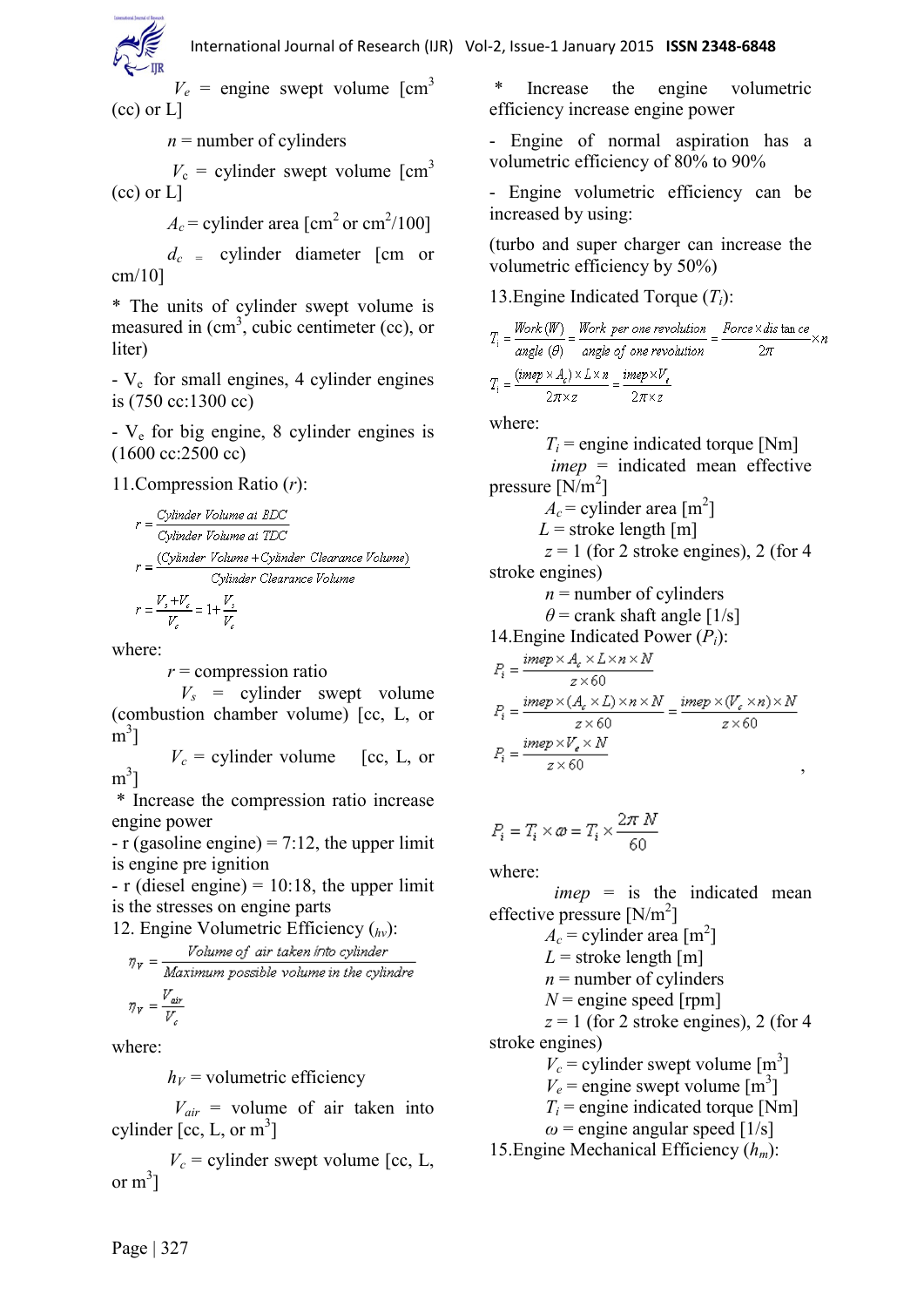

$$
\eta_{\mathbf{m}} = \frac{Engineering\ Rate\ Power}{Engineering\ Indicated\ Power}
$$
\n
$$
\eta_{\mathbf{m}} = \frac{P_{\mathbf{0}}}{P_{\mathbf{i}}}
$$
\n
$$
\eta_{\mathbf{m}} = \frac{P_{\mathbf{i}} - P_{\mathbf{f}}}{P_{\mathbf{i}}} = 1 - \frac{P_{\mathbf{f}}}{P_{\mathbf{i}}}
$$

where:

 $h_m$  = mechanical efficiency  $P_b$  = engine brake power [kW]  $P_i$  = engine indicated power [kW]  $P_f$  = engine friction power [kW] 16. Engine Specific Fuel Consumption

$$
SFC = \frac{mass\ of\ fuel\ consumption}{engine\ brake\ power}
$$

$$
SFC = \frac{FC}{P_a}
$$

where:

(*SFC*):

 *SFC* = specific fuel consumption  $[(kg/h)/kW, kg/(3600 s x kW), kg/(3600$  $kJ$ ]

 $FC$  = fuel consumption  $\lfloor \frac{kg}{h} \rfloor$  $P_b$  = brake power [kW]

17. Engine Thermal Efficiency (*hth*):

$$
\eta_{th} = \frac{brake power}{fuel power}
$$

$$
\eta_{th} = \frac{3600 P_b}{FC \times CV}
$$

where:

 $h_{th}$  = thermal efficiency

 $P_b$  = brake power [kW]

 $FC = fuel consumption [kg/h] =$ (fuel consumption in  $L/h$ ) x ( $\rho$  in kg/L)]

 $CV =$  calorific value of kilogram fuel [kJ/kg]

 $\rho$  = relative density of fuel [kg/L]

# **2. EXPERIMENTAL METHODS**

The engine used is a four stroke single cylinder, vertical, water cooled, natural aspirated, direct injection diesel engine. The specifications of the engine are given in table 1.

| S.no           | Component                    | Specification                                         |
|----------------|------------------------------|-------------------------------------------------------|
| 1              | Make                         | Kirloskar Engines<br>Ltd, Pune                        |
| 2              | Type of engine               | Four Stroke Single<br>Cylinder Water<br>Cooled Engine |
| 3              | Bore and Stroke              | 80 mm & 110 mm                                        |
| $\overline{4}$ | Compression ratio            | 17.5:1                                                |
| 5              | BHP and rpm                  | 5.2kW & 1500 rpm                                      |
| 6              | Fuel injection<br>pressure   | $200$ N/m <sup>2</sup>                                |
| 7              | Fuel injection<br>timing     | $27^0$ BTDC                                           |
| 8              | Specific fuel<br>consumption | 0.25175 (kg/h)/kW                                     |
| 9              | Dynamometer                  | <b>Eddy Current</b><br>Dynamometer                    |

Table.1. Specifications of engine test rig.

A pressure transducer is used to monitor the injection pressure. The engine apparatus was interfaced with an emission measurement device AVL Digas 444 a five gas analyser, and also the setup is provided with necessary instruments for measuring combustion pressure and crank angle. These signals are interfaced to the computer through engine indicator for P-V and  $P-\Theta$  diagrams with AVL INDIMICRA 602 –T10602A software version V2.5. Atmospheric air enters the intake manifold of the engine through an air filter and an air box. An air flow sensor fitted with the air box gave the input for the air consumption to the data acquisition system. All the inputs such as air and fuel consumption, engine brake power, cylinder pressure and crank angle were recorded by the data acquisition system, which is stored in the computer and displayed in the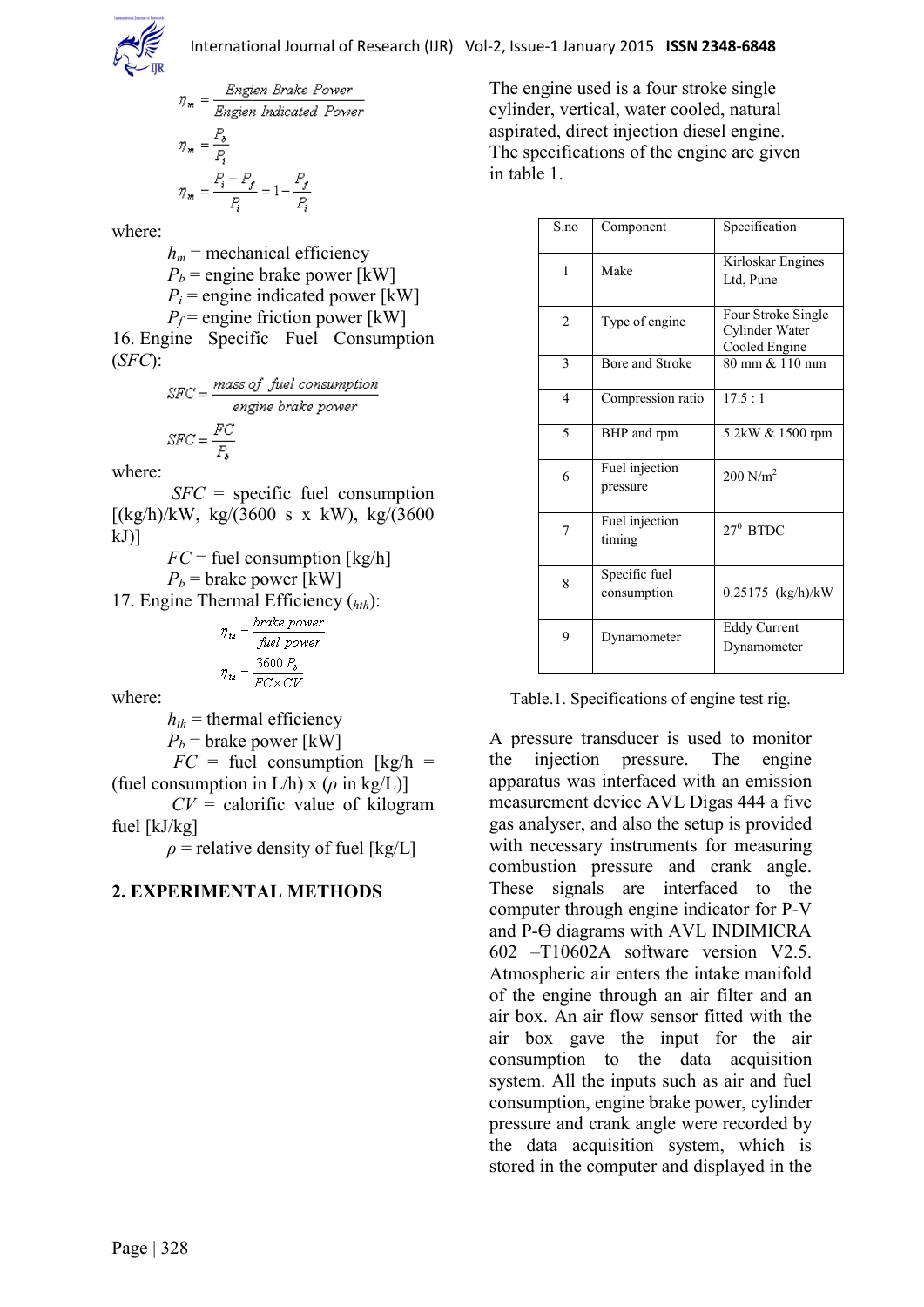

monitor. A thermocouple in conjunction with a temperature indicator was connected at the exhaust pipe to measure the temperature of the exhaust gas. The smoke density of the exhaust was measured by the help of an AVL415 diesel smoke meter. A crank position sensor was connected to the output shaft to record the crank angle. The engine test rig is shown in figure 3 and the schematic diagram of experimental setup is given in figure 4.







**4. RESULTS AND DISCUSSION**

4.1 Brake thermal efficiency: Figure 5 shows the variation of brake thermal efficiency with load. The brake thermal efficiency with standard compression ratio of 17.5:1 was found to be 27.03% at full Figure 4. Schematic diagram of experimental setup

1. Engine 2. Dynamometer 3. Crank angle encoder 4. Load cell 5. Exhaust gas analyzer 6. Smoke meter 7. Control panel 8. Computer 9. Silencer

#### **3. EXPERIMENTAL PROCEDURE**

The engine used in this study was a direct injection single cylinder engine manufactured by Kirloskar. The engine was run at different compression ratios to evaluate the performance with emission charectaristics. Initially the engine was run on no load condition and its speed was maintained at a constant speed of 1500 rpm. The engine was tested at varying loads of 4.5 A, 9A, 13.5A and 18 A by means of an electrical dynamometer. For each loading conditions, the engine was run for at least 2 min after the data was collected. By changing the thickness of the cylinder head gasket the compression ratio can be changed to a certain limit. In order to vary the compression ratio of the engine in the present study, a thin copper spacer of 1 mm thick was inserted between the engine cylinder head and the cylinder block. With this various compression ratios of 13.7:1, 14.5:1, 15.37:1, 16.5:1 and 17.5:1 were obtained by using spacers apart from the standard compression ratio of 17.5:1.Matlab R2008a was used to assess the performance of diesel engine at these compression ratios and the graphs were generated.

load of 18A and brake thermal efficiency decreases as the compression ratio was reduced. This can be attributed that the fuel added to the cylinder which vaporizes and mixes with air to produce a fuel/air ratio distribution which is non uniform and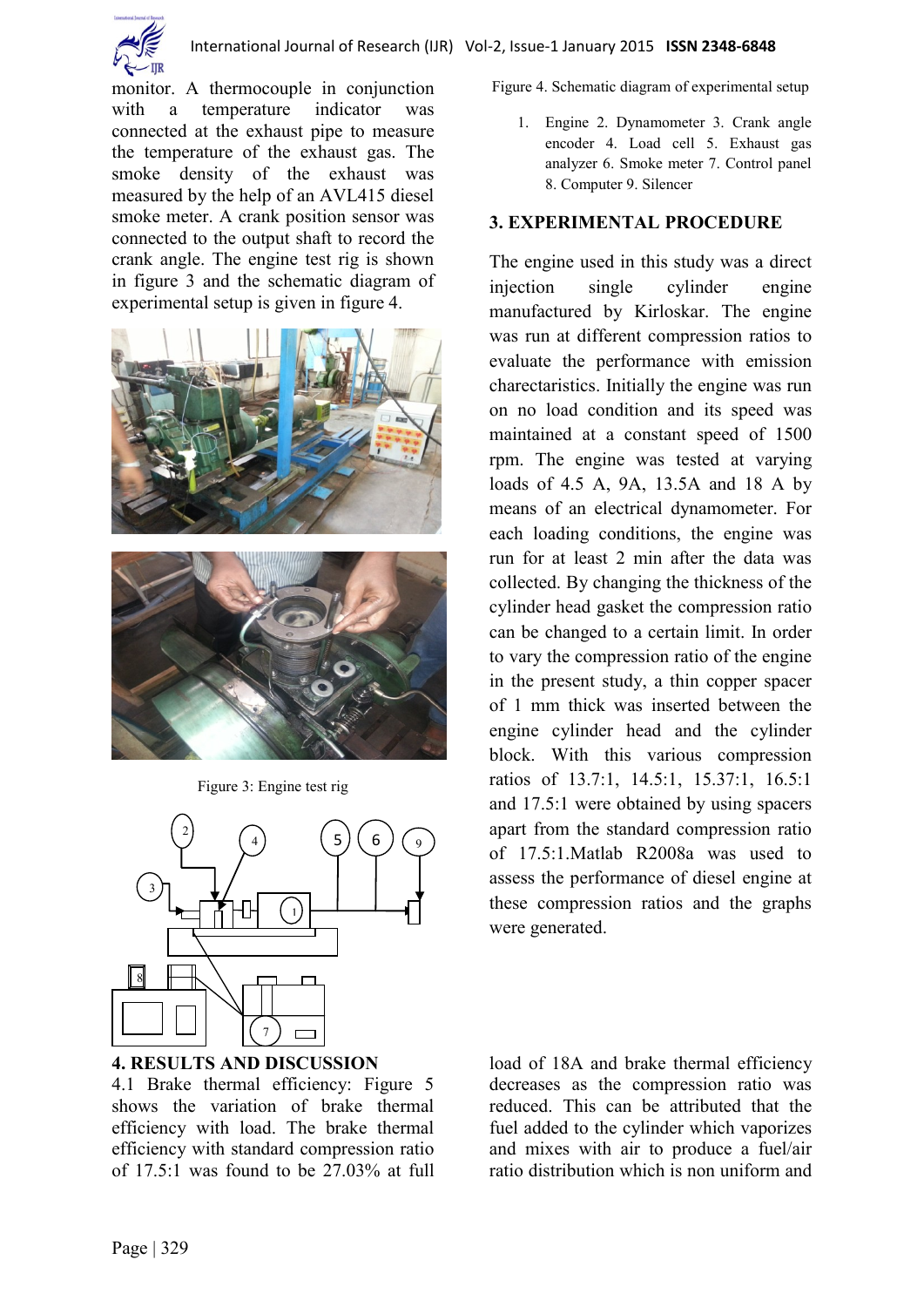

International Journal of Research (IJR) Vol-2, Issue-1 January 2015 **ISSN 2348-6848**

of 13.7:1.

varies with time. This lead to the inferior combustion at reduced compression ratio



Figure 5: Variation of Brake Thermal Efficiency w.r.t Load

4.2 Brake specific fuel consumption: An important parameter to measure the engine performance is the brake specific fuel consumption. Figure 6 shows the variation of BSFC with load at different compression ratios. In general, the BSFC decreases with the increase in load on engine. It was found from the figure that the BSFC was increased as the compression ratio was reduced. At higher compression ratio lesser value of BSFC is apparent because of better atomization which is associated with a marginal delay in admission of fuel due to high needle lift pressure during injection.

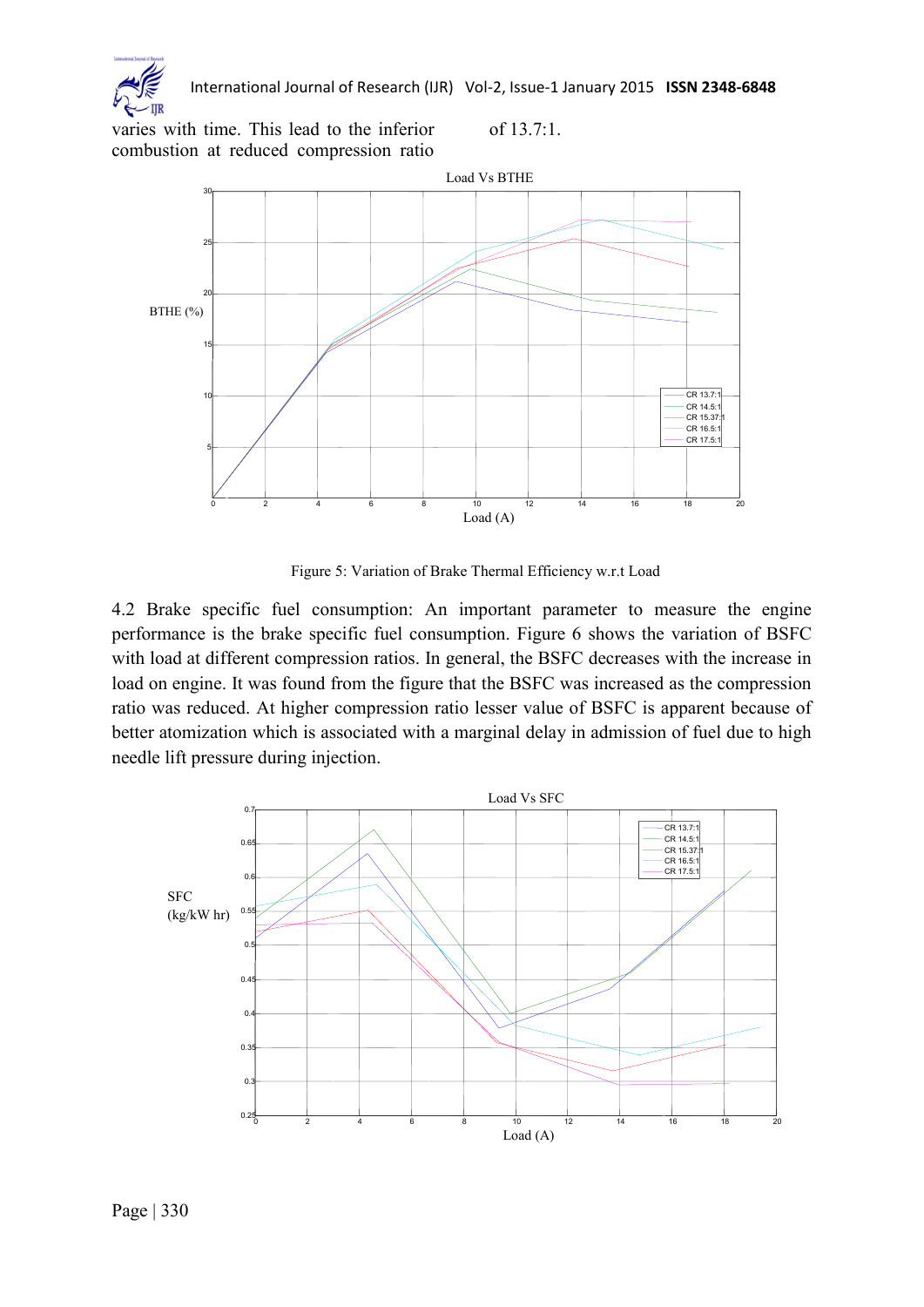

#### Figure 6: Variation of Brake specific fuel consumption w.r.t Load

4.3 Nitric oxide emissions: Figure 7 shows the effect of NOx emissions wrt the compression by varying load. It is evident from the graph that as the compression ratio increases the NOx emissions also increases. This is due to the fact that the peak combustion pressure and temperature are high at higher compression ratios. Hence the NOx emissions are maximum at compression ratio of 17.5:1 and minimum at compression ratio of 13.7:1.



Figure 7: Effect of NOx emissions with varying compression ratio

4.4 Hydro carbon emissions: Figure 8 shows the effect of varying compression ratio on hydrocarbon emissions. From the graph it is evident that the HC emission is deviant at various compression ratios.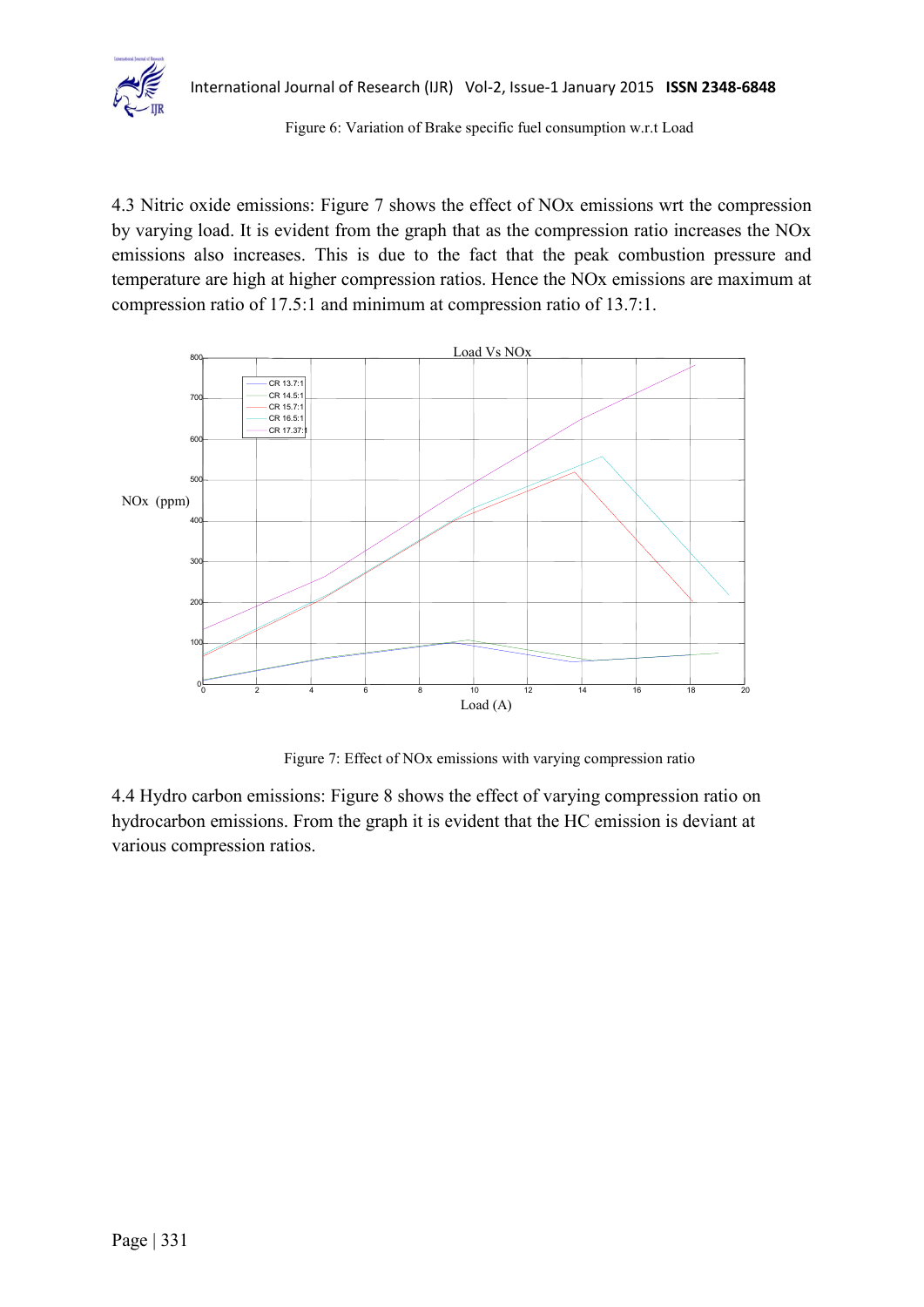



Figure 8: Effect of HC emissions with varying compression ratio

4.5 Carbon dioxide emissions: Figure 9 shows the effect of varying compression ratio on CO<sup>2</sup> emissions. It is evident from the graph that CO2 emission is maximum at compression ratio of 16.5:1 and minimum at compression ratio of 13.7:1.



Figure 9: Effect of  $CO<sub>2</sub>$  emissions with varying compression ratio